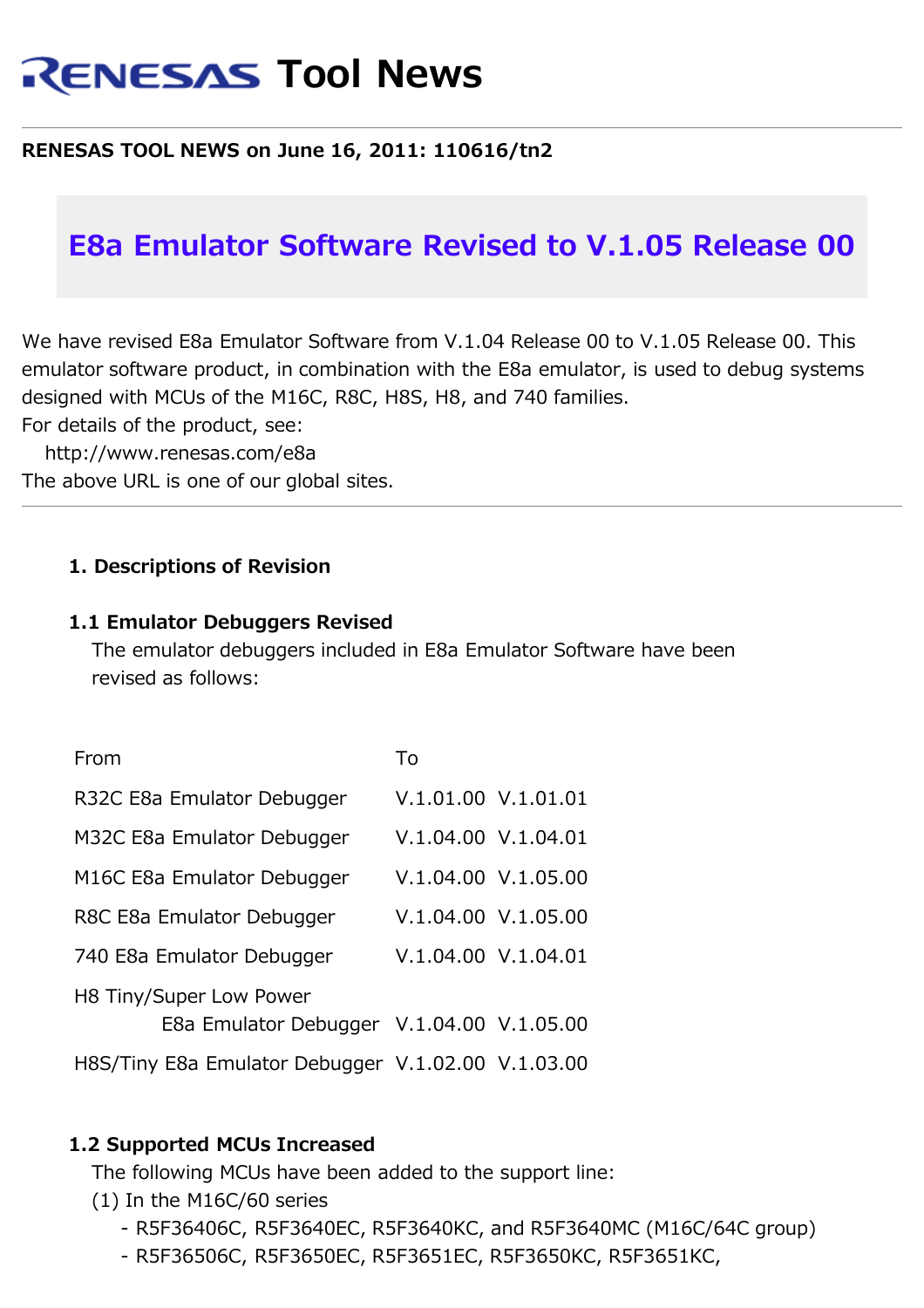R5F3650MC, R5F3651MC, R5F3650NC, and R5F3651NC (M16C/65C group)

(2) In the R8C/3x series

- R5F21324G and R5F21326G (R8C/32G group)
- R5F21324H and R5F21326H (R8C/32H group)
- R5F21334G and R5F21336G (R8C/33G group)
- R5F21334H and R5F21336H (R8C/33H group)
- R5F21344P and R5F21346P (R8C/34P group)
- R5F21344R and R5F21346R (R8C/34R group)
- R5F213N7T, R5F213N8T, R5F213NAT, and R5F213NCT (R8C/3NT group)
- R5F21346U (NOTE) and R5F21348U (NOTE) (R8C/34U group)
- R5F21348K (NOTE) and R5F2134CK (R8C/34K group)
- R5F213M6U (NOTE) and R5F213M8U (NOTE) (R8C/3MU group)
- R5F213M8K (NOTE) and R5F213MCK (R8C/3MK group)
- R5F213M6Q, R5F213M7Q, R5F213M8Q, R5F213MAQ, and R5F213MCQ (R8C/3MQ group)
- R5F21321M, R5F21322M, and R5F21324M (R8C/32M group)
- R5F21331M, R5F21332M, R5F21334M, R5F21335M, and R5F21336M (R8C/33M group)
- R5F21344M, R5F21345M, and R5F21346M (R8C/34M group)
- R5F21354M, R5F21355M, and R5F21356M (R8C/35M group)

 NOTE: When these MCUs are used, their internal RAM sizes accessible by the E8a are restricted as follows:

| <b>MCU</b> | Group          | ROM size | RAM size | RAM size accessible by E8a |  |
|------------|----------------|----------|----------|----------------------------|--|
|            |                |          |          |                            |  |
| R5F21346U  | R8C/34U        | 32 KB    | 4 KB     | 2.5 KB                     |  |
| R5F21348U  | <b>R8C/34U</b> | 64 KB    | 8 KB     | 6.0 KB                     |  |
| R5F21348K  | <b>R8C/34K</b> | 64 KB    | 8 KB     | 6.0 KB                     |  |
| R5F213M6U  | R8C/3MU        | 32 KB    | 4 KB     | 2.5 KB                     |  |
| R5F213M8U  | R8C/3MU        | 64 KB    | 8 KB     | 6.0 KB                     |  |
| R5F213M8K  | R8C/3MK        | 64 KB    | 8 KB     | 6.0 KB                     |  |

 This restriction is imposed only when RAM is accessed by the E8a; not imposed when accessed by the user program. About how to raise the restriction, we will inform you later in RENESAS TOOL NEWS.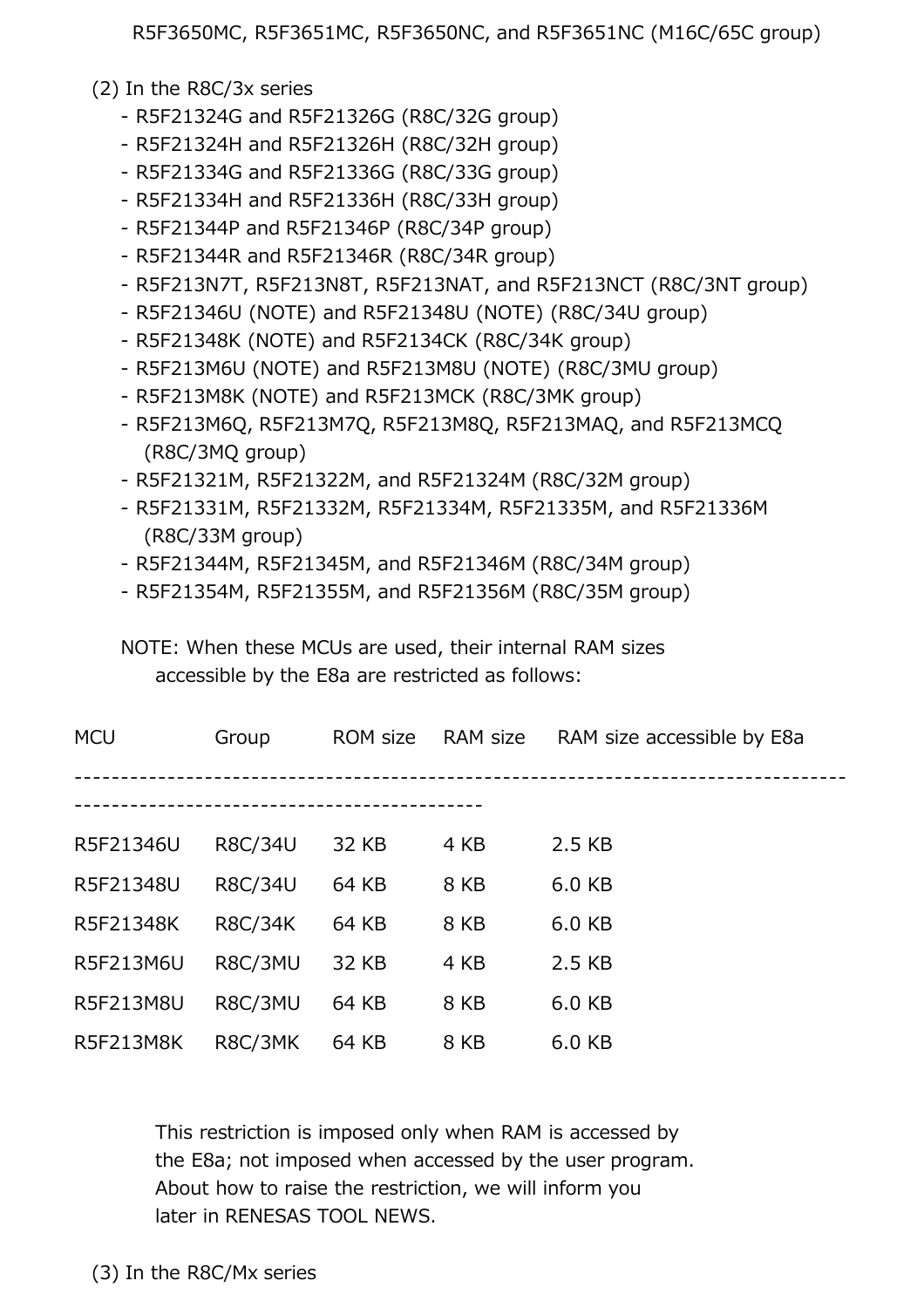- R5F2M131B, R5F2M132B, and R5F2M134B (R8C/M13B group)
- (4) In the R8C/Lx series
	- R5F2LA32A, R5F2LA34A, R5F2LA36A, and R5F2LA38A (R8C/LA3A group)
	- R5F2LA52A, R5F2LA54A, R5F2LA56A, and R5F2LA58A (R8C/LA5A group)
	- R5F2L357M, R5F2L358M, R5F2L35AM, and R5F2L35CM (R8C/L35M group)
	- R5F2L367M, R5F2L368M, R5F2L36AM, and R5F2L36CM (R8C/L36M group)
	- R5F2L387M, R5F2L388M, R5F2L38AM, and R5F2L38CM (R8C/L38M group)
	- R5F2L3A7M, R5F2L3A8M, R5F2L3AAM, and R5F2L3ACM (R8C/L3AM group)
- (5) In the H8/300H Super Low Power series
	- H8/38606F (H8/38602R group)

# **1.3 Functions Introduced**

- (1) All the emulator debuggers have been made compatible with the 32-bit and the 64-bit editions of Windows 7. On these OSes, you can run any of the emulator debuggers by using your user right.
- (2) In M16C E8a Emulator Debugger and R8C E8a Emulator Debugger, the following commands have been introduced to set and display event breakpoints:
	- EVENT\_SET
	- EVENT\_DISPLAY
	- EVENT\_BREAK\_POINT
	- EVENT\_TRACE\_POINT

 These commands can be used for all the members of the following MCU series:

- M16C/6x series except M16C/62P, M16C/6Nx, and M16C/64 groups
- M16C/5x series
- R8C/3x series except R8C/3xD group
- R8C/Mx series
- R8C/Lx series

 For details of the above commands, see Help of each emulator debugger.

#### **1.4 Problems Fixed**

The following known problems have been fixed:

(1) With downloading programs extending over the data flash area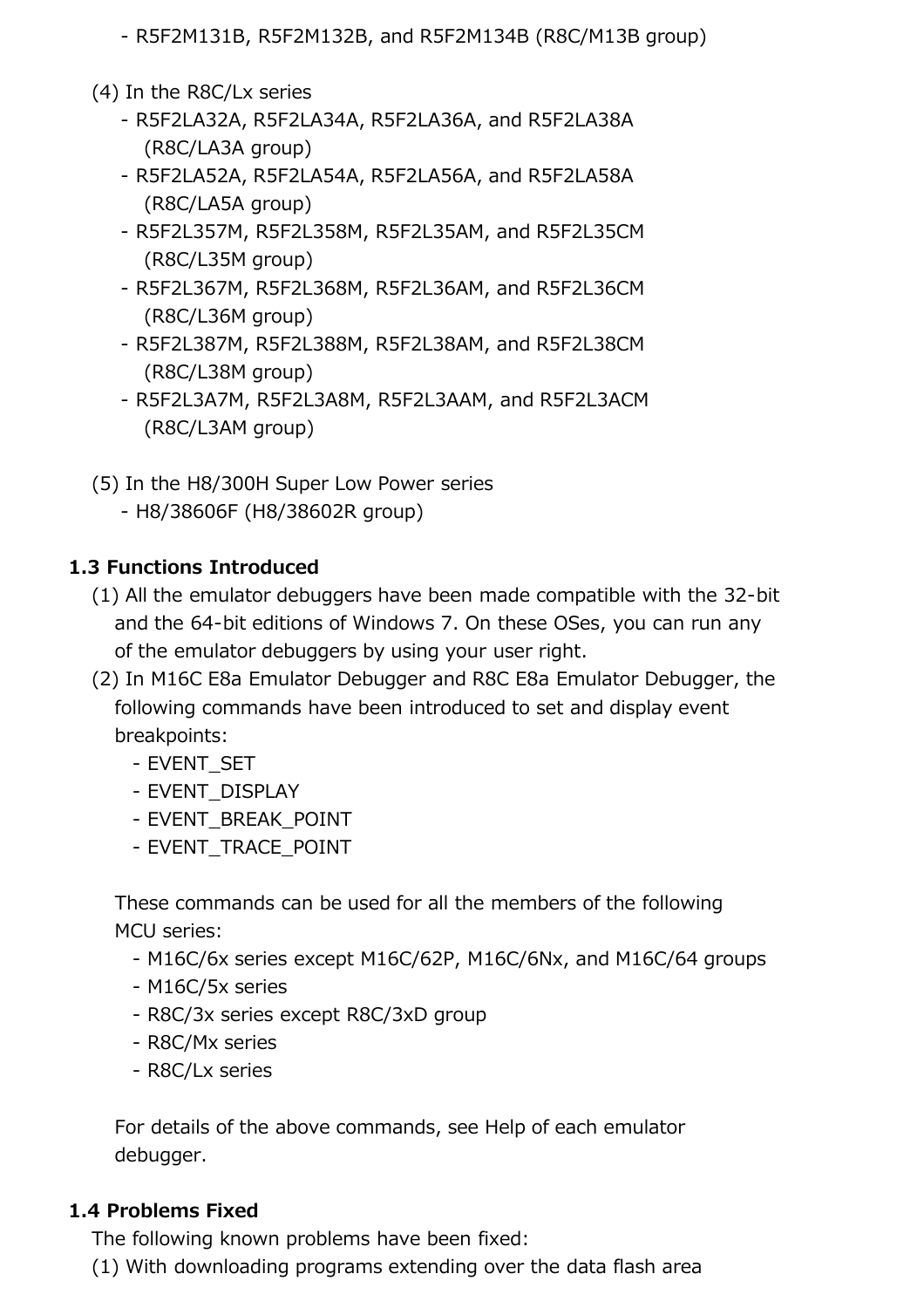and the program ROM or ROM2 area; or manipulating data on memory in those areas in M16C E8a Emulator Debugger and R8C E8a Emulator Debugger

 For details see RENESAS TOOL NEWS Document No. 101201/tn4 at: http://tool-support.renesas.com/eng/toolnews/101201/tn4.htm

 (2) With debugging systems designed with MCUs of the R8C/M11A or /M12A group in R8C E8a Emulator Debugger

 For details see RENESAS TOOL NEWS Document No. 101101/tn3 at: http://tool-support.renesas.com/eng/toolnews/101101/tn3.htm

# **1.5 Function Improved**

 When systems designed with MCUs of the R8C/LA6A and R8C/LA8A groups are debugged, Bit 0 of the Timer RJ0 control register (address 80h) is always set to 1 if the program is halted. In this revision, improvement has been made so that Bit 0 can be set to the value before the program is halted.

# **1.6 I/O Files Added**

 The I/O files for the MCUs of the following groups have been added to the file library:

- (1) Groups in the R32C/100 series R32C/116A, R32C/117A, R32C/118A, R32C/145, and R32C/160
- (2) Groups in the M16C/5x series M16C/56 and M16C/57
- (3) Groups in the R8C/3x series R8C/34E, R8C/34F, R8C/34G, R8C/34H, R8C/36E, R8C/36F, R8C/36G, R8C/36H, R8C/38E, R8C/38F, R8C/38G, R8C/38H, R8C/34W, R8C/34X, R8C/34W, R8C/34Z, R8C/36W, R8C/36X, R8C/36W, R8C/36Z, R8C/38W, R8C/38X, R8C/38W, R8C/38Z, R8C/3GC, R8C/3JT, R8C/3NT, and R8C/3MQ
- (4) Groups in the R8C/Lx series R8C/LA6A, R8C/LA8A, R8C/L35C, R8C/L36C, R8C/L38C, and R8C/L3AC
- (5) Groups in the R8C/Mx series R8C/M11A, R8C/M12A, and R8C/M13B

# **2. How to Update Your Product**

Online update is available free of charge. Update yours in either of